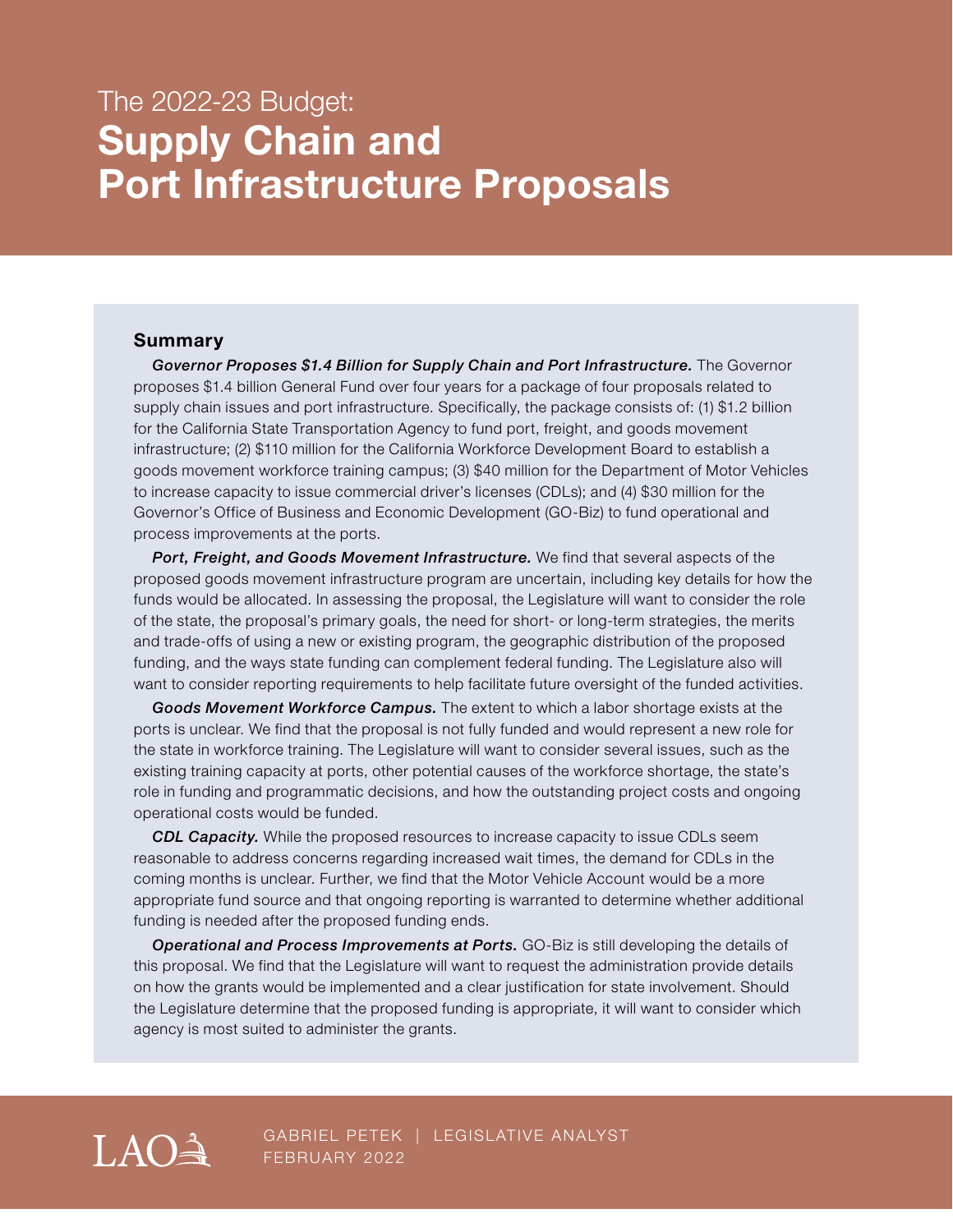## BACKGROUND

### *Businesses Use Ports, Freight Rail, and*

*Commercial Trucks to Move Goods.* In order for businesses to produce and deliver goods and services to the consumer, goods must be transported from one place to another. Businesses often use ports, freight rail, and commercial trucks to move goods across international and state lines. For example, about 40 percent of U.S. imports and 25 percent of U.S. exports pass through the Ports of Los Angeles and Long Beach, which are both situated on San Pedro Bay.

*Recent Increase in Goods Volume Has Resulted in Port Congestion.* In recent months, ports have experienced higher than normal levels of congestion. This is in part due to greater consumer demand for goods, which has resulted in a record volume of cargo at many ports. For example, in 2021, the San Pedro Bay ports processed 14.3 percent more cargo than in 2018. As a result, there is a growing backlog of ships waiting to offload and pick up goods at ports.

*Port Congestion Likely Contributing to Rising Consumer Prices.* Across all goods and services purchased by U.S. consumers, prices have risen by 7 percent over the past year, a considerably faster rate than recent history. Rising consumer

prices primarily arise from a surge in the amount of goods consumers want to buy met with businesses struggling to produce and deliver those goods. One result of this dynamic is a dramatic increase in ocean freight costs, which businesses may pass on to consumers through higher prices. Port congestion appears to be a key driver of rising freight costs. Port congestion also may reduce the availability of some goods to retailers, which could increase the prices of some consumer goods.

*Recent Federal and State Funding for Ports and Freight Rail.* In response to these issues facing ports and the broader supply chain, both the state and federal government have recently provided funding for ports and freight rail. For example, the *2021-22 Budget Act* included (1) \$160 million in General Fund for zero-emission drayage trucks and infrastructure incentives, (2) \$280 million in General Fund for infrastructure projects at the Port of Oakland, and (3) \$250 million in federal funds to help ports offset initial impacts from COVID-19. In addition, the federal Infrastructure Investment and Jobs Act (IIJA) that was enacted in November 2021 includes \$17 billion for port infrastructure and \$5 billion for freight rail nationwide.

# OVERVIEW OF GOVERNOR'S PROPOSALS

*Proposes \$1.4 Billion for Supply Chain and Port Infrastructure.* In total, the Governor proposes \$1.4 billion General Fund over four years to fund a package of four proposals related to supply chain issues and port infrastructure, as shown in Figure 1.

Figure 1

### **Overview of the Governor's Supply Chain and Port Infrastructure Package**

(In Millions)

| <b>Proposal</b>                                  | <b>Department</b> | 2022-23 | 2023-24 | 2024-25 | 2025-26 | Total   |
|--------------------------------------------------|-------------------|---------|---------|---------|---------|---------|
| Port, freight, and goods movement infrastructure | CalSTA            | \$600   | \$600   |         |         | \$1,200 |
| Supply chain workforce campus                    | <b>CWDB</b>       | 30      | 40      | \$40    | –       | 110     |
| Commercial driver's license capacity             | <b>DMV</b>        | 10      | 10      | 10      | \$10    | 40      |
| Operational and process improvements at ports    | GO-Biz            | 30      |         |         |         | 30      |
| <b>Totals</b>                                    |                   | \$670   | \$650   | \$50    | \$10    | \$1,380 |

CalSTA = California State Transportation Agency; CWDB = California Workforce Development Board; DMV = Department of Motor Vehicles; and GO-Biz = Governor's Office of Business and Economic Development.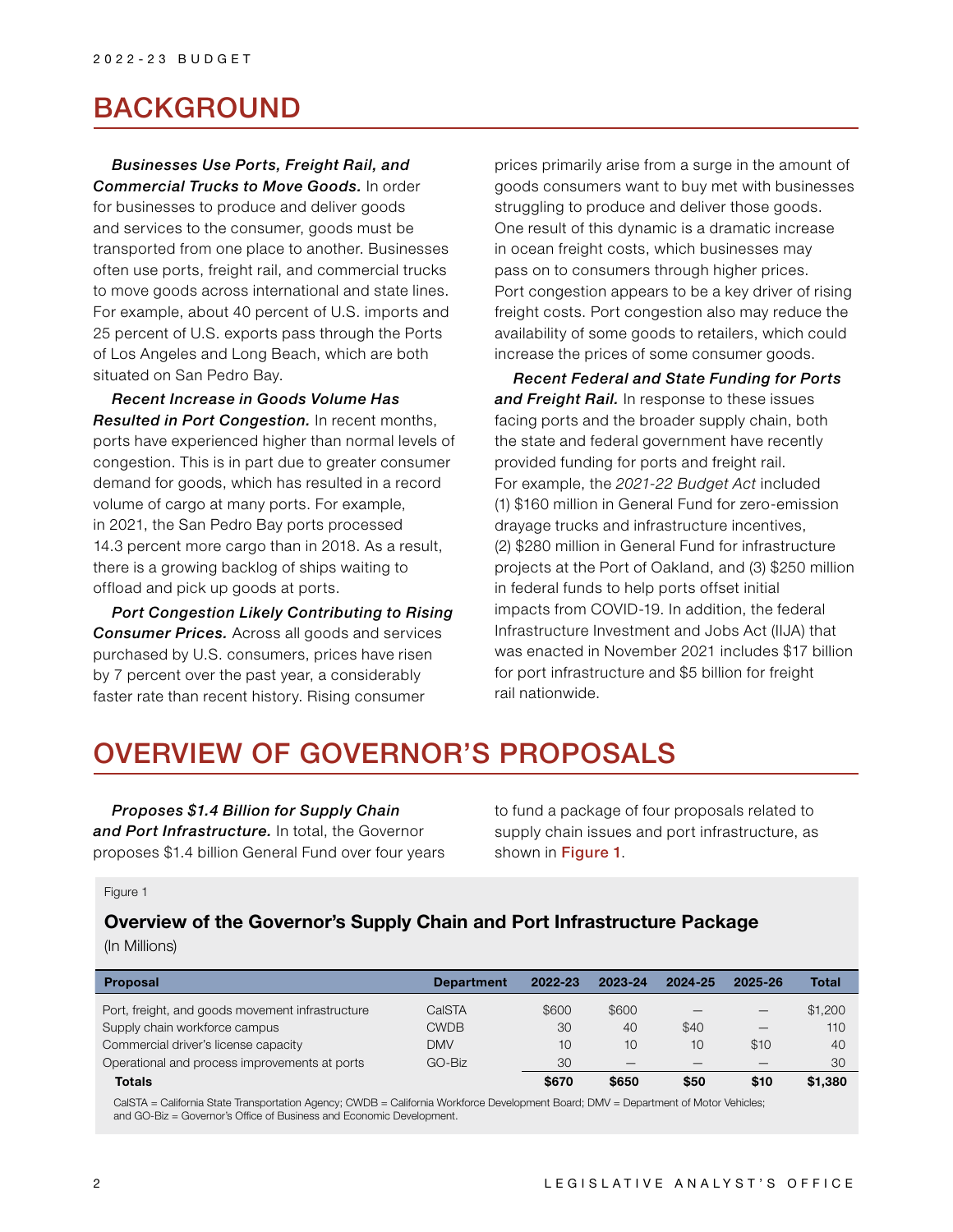Specifically, the proposed package consists of (1) \$1.2 billion for the California State Transportation Agency (CalSTA) to fund port, freight, and goods movement infrastructure; (2) \$110 million for the California Workforce Development Board (CWDB) to establish a goods movement workforce training

campus; (3) \$40 million for the Department of Motor Vehicles (DMV) to increase capacity to issue commercial driver's licenses; and (4) \$30 million for the Governor's Office of Business and Economic Development (GO-Biz) to fund operational and process improvements at the ports.

# OVERARCHING ISSUES FOR CONSIDERATION

In this section, we identify some overarching issues for the Legislature to consider as it assesses the Governor's supply chain and port infrastructure package.

*Role of the State.* Given the importance of ports, freight, and the goods movement system to the economy, it is reasonable for the state government to prioritize providing some funding for issues related to supply chain and ports infrastructure. However, there are several other entities involved and invested in these issues, including the federal government, local and regional entities, port authorities, and private businesses, such as freight railroads, marine terminal operators, and freight trucking companies. In assessing the Governor's proposals, the Legislature will want to consider the state's role in supporting these types of activities, and how the state could best complement, rather than duplicate, efforts by other entities, such as the federal government.

*Short-Term vs. Long-Term Strategies.* 

The current supply chain disruptions are the result of both short-term issues, such as greater consumer demand, as well as long-term issues, such as the capacity and resilience of the goods movement system. As a result, the Governor proposes a combination of short- and long-term strategies in this package. For example, in the short term, one-time funding for additional commercial drive tests through overtime, as proposed by the Governor, would address the pandemic-related increased demand for these licenses needed for commercial trucking in the budget year. Conversely, funding port infrastructure could potentially expand capacity in the long term. The Legislature will want to consider whether this package funds the mix of short- and long-term strategies that it deems appropriate to address its priorities in addressing needs in the supply chain and statewide port infrastructure.

*Available Fund Sources.* For some of the proposals, there is significant federal funding potentially available for similar activities. For example, as mentioned above, IIJA includes several billions nationwide for port infrastructure and freight rail. The Legislature will want to consider how the state can best leverage state funds to maximize federal funding, as well as how the state can target funding to fill any gaps in the federal funding that are legislative priorities. In addition, the Legislature will want to consider whether the General Fund, as proposed by the Governor, is the most appropriate fund source to support some of the proposals. In some cases, state special funds, or local, regional, and private funds, may be more appropriate sources of funding.

*Lack of Key Details.* Many of the proposals lack important details on cost justifications, workload estimates, and implementation. This partly reflects that some of the proposals include new initiatives that the administration is still in the process of developing. For example, several proposals would establish new programs that might require additional feedback from stakeholders to determine key details, such as program guidelines and allocation criteria. Before the Legislature takes any action on these proposals, it will be important to require the administration to provide additional information to ensure the requested funding will be implemented according to its priorities.

*State Appropriations Limit (SAL) Considerations.* The California Constitution limits how the state can spend revenues that exceed a specific threshold. Appropriations for capital outlay are excluded from the limit. Some of the proposed spending meets the definition of capital outlay under the SAL—specifically, the funding for CalSTA and CWDB as it would primarily support infrastructure projects. As a result, the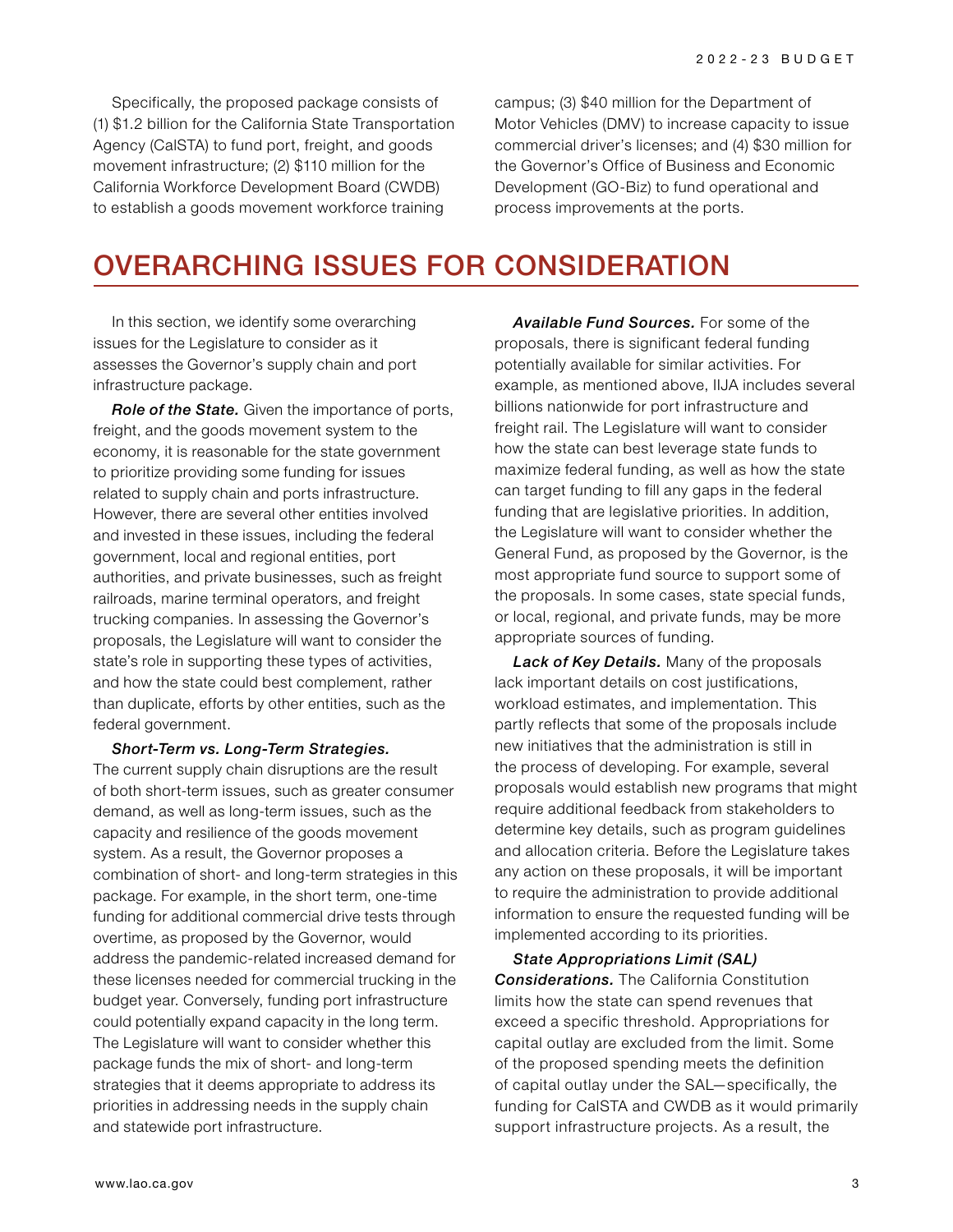Legislature has limited flexibility to reallocate some of the funding from this proposal to other purposes that would not be excluded. That is, the Legislature would generally need to repurpose the associated funding for other SAL-related purposes, such as tax reductions or an alternative excluded expenditure.

### (In our recent report, *[The 2022-23 Budget: Initial](https://lao.ca.gov/Publications/Report/4515)  [Comments on the State Appropriations Limit](https://lao.ca.gov/Publications/Report/4515)  [Proposal](https://lao.ca.gov/Publications/Report/4515)*, we cover SAL issues in more detail.)

In the remaining sections, for each of the Governor's four proposals, we describe the proposal, provide our assessment, and identify issues and recommendations for legislative consideration.

# PORT, FREIGHT, AND GOODS MOVEMENT INFRASTRUCTURE

#### **Governor's Proposal**

*Provides \$1.2 Billion for Goods Movement*  **Infrastructure.** The Governor's budget provides a total of \$1.2 billion over two years (\$600 million in 2022-23 and \$600 million in 2023-24) for a new goods movement infrastructure program to be administered by CalSTA. Funds would be allocated to specific projects through a competitive process. Projects eligible for funding include port-specific projects, intermodal railyard expansion and electrification, goods movement railway corridor capacity projects, grade separations, and zero-emission goods movement demonstration projects. According to CalSTA, projects that could potentially receive funding are included in the Emerging Projects Agreement between CalSTA and the U.S. Department of Transportation (which consists of transportation projects aimed at strengthening supply chain resilience) and the 2020 California Freight Mobility Plan's project list (which includes freight projects that will be construction-ready by 2025). Seventy percent of the proposed funding would be allocated to projects related to the Ports of Los Angeles and Long Beach, with the remaining 30 percent allocated to supporting ports and goods movement infrastructure in the rest of the state, including inland ports.

#### **Assessment**

*Proposal Addresses Long-Term Capacity Issues.* Many of the projects that this proposal would fund will take years to implement. This is in part because infrastructure projects are costly,

time-intensive, and often require multiple phases of work to complete. Therefore, port improvement projects are intended to address long-term capacity issues—expanding the ability of ports and related goods movement infrastructure to move a greater number of containers than currently. In addition, these port infrastructure projects could have other benefits, such as reductions in greenhouse gas (GHG) emissions through the electrification of port vehicles and equipment. While these goals may be worthwhile, it is important to recognize that such infrastructure projects will not address the more immediate issues with the current supply chain disruptions, such as delays in goods movement, stalled ships near ports, and insufficient space for containers at ports.

*Proposal Lacks Key Details.* This proposal would create a new program intended to fund projects that meet certain goals, such as reduce GHG emissions, promote transportation equity, and reduce freight-related injuries and deaths. However, the Governor's proposal lacks detail on how projects will be assessed and prioritized for funding. According to CalSTA, this is because additional stakeholder feedback is needed before determining funding guidelines. Such limited information on how the program will be implemented makes it difficult for the Legislature to assess whether the program is aligned with its priorities, or if additional legislative direction is warranted. For example, additional information on how this new program differs from existing programs that fund similar port, freight, and goods movement infrastructure would be helpful for the Legislature to determine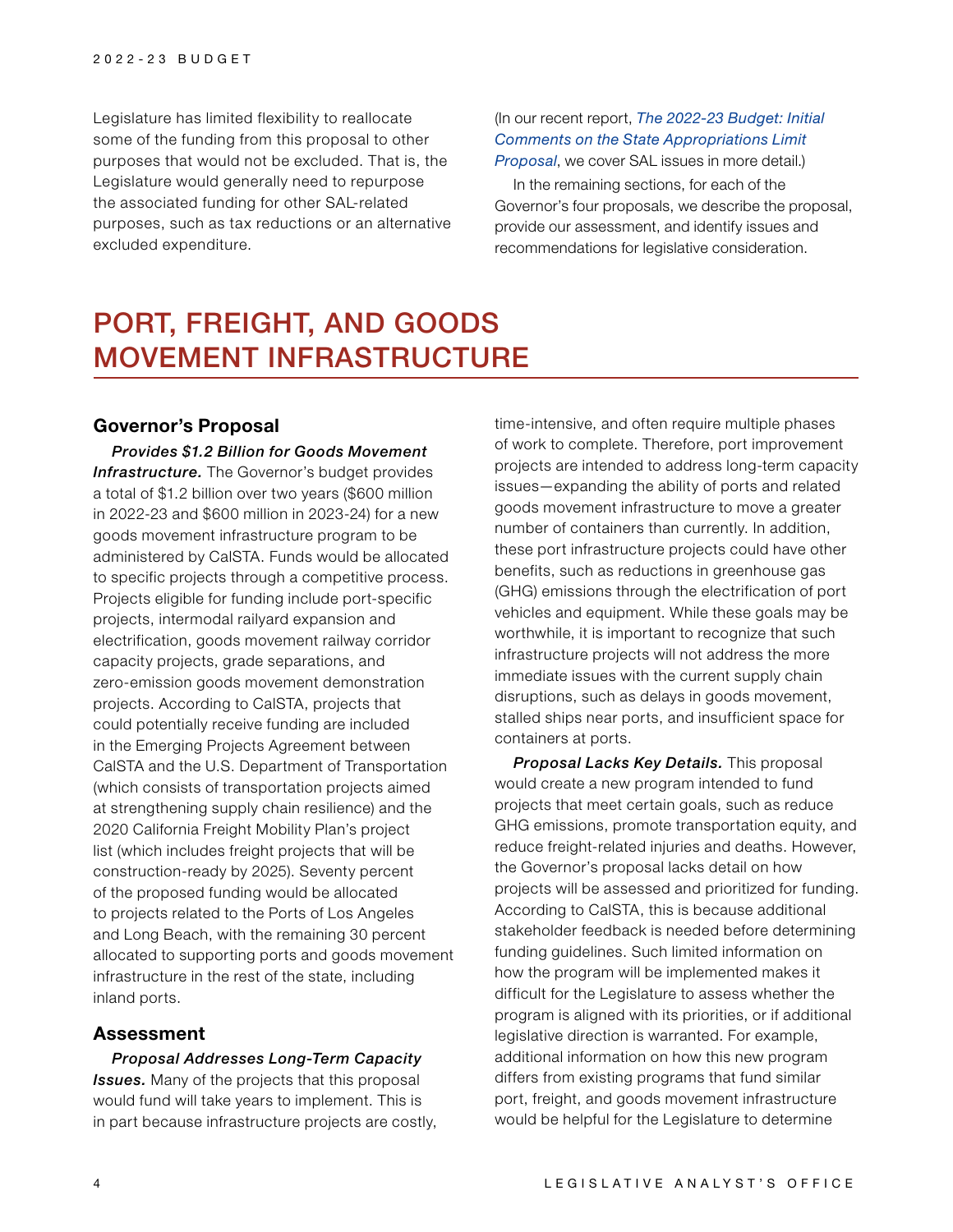whether a new program is needed. In addition, the proposal has few accountability measures and no reporting requirements, which in turn will make future legislative oversight of the program's implementation and outcomes challenging.

*Unclear Whether Geographic Allocations Reflect Needs.* According to CalSTA, 70 percent of the funding is proposed to go towards projects related to the Ports of Los Angeles and Long Beach because the majority of the goods movement occurs in this region. However, it is unclear whether this split in funding is reflective of the infrastructure needs in ports, freight, and the goods movement system. For example, Los Angeles and Inland Empire projects (which include projects outside of the Ports of Los Angeles and Long Beach) constituted roughly one-third of estimated costs for projects included in the 2020 California Freight Mobility Plan, followed by the Bay Area (nearly one-third) and San Diego (about one-sixth).

*Project Costs Range Widely.* Costs for port, freight, and goods movement infrastructure vary significantly. For example, the 2020 California Freight Mobility Plan identified more than 300 freight projects that could be implemented in the next several years, and these project costs ranged from \$350,000 to \$6 billion, with the median cost at about \$50 million. The wide range of costs reflects how varied these projects can be, especially in regards to scale. Therefore, without a clearer understanding of which types of projects will be prioritized, it is difficult to assess how many projects can be implemented with the proposed level of funding.

*Federal Funding Anticipated, but Allocations Unclear.* As discussed above, IIJA includes several billions of dollars for port and freight rail infrastructure. However, the amount of funding California will be eligible for and ultimately receive currently is unclear. Further federal guidelines on allocation of funding is anticipated in the coming months. Without a clear understanding of how much funding the state is eligible for, and for what types of projects, it is difficult to ascertain how state funding can best complement federal funds and how state funds could be leveraged to maximize federal funds.

*Funding Excluded From SAL.* The Governor excludes the proposed spending from the SAL, as the funds would primarily support infrastructure projects. As a result, the Legislature has limited flexibility to reallocate funding from this proposal to other purposes. The Legislature would generally need to repurpose the associated funding for other SAL-related purposes, such as tax reductions or an alternative excluded expenditure.

### **Issues for Legislative Consideration**

The Legislature may want to modify the Governor's proposal so that it best address its priorities. Some factors that merit legislative consideration include:

- *Role of the State.* This proposal would represent a significant one-time increase in state funding for port, freight, and goods movement infrastructure. As discussed above, the Legislature will want to consider what the state's role in supporting and maintaining these types of infrastructure should be, given the number of other entities involved, including the federal government, port authorities, and freight railroad companies.
- *Primary Goals.* In addition to increasing goods movement capacity, this proposal is intended to meet several other goals, including reducing GHG emissions, promoting transportation equity, and reducing freight-related injuries and deaths. The Legislature will want to consider whether these goals reflect its priorities and, given the limited implementation details the administration has provided, if any additional legislative guidance is needed to ensure funding will be allocated to best meet these goals.
- *Short-Term vs. Long-Term Strategies.*  This proposal mainly addresses long-term capacity issues at ports. To address shorter-term issues related to port congestion, other types of activities might be more appropriate, such as the purchase of chassis to move more containers at ports or providing port-adjacent state lands for increased container storage. It will be important for the Legislature to consider whether state action is needed in the short or long term, and modify the Governor's proposal accordingly.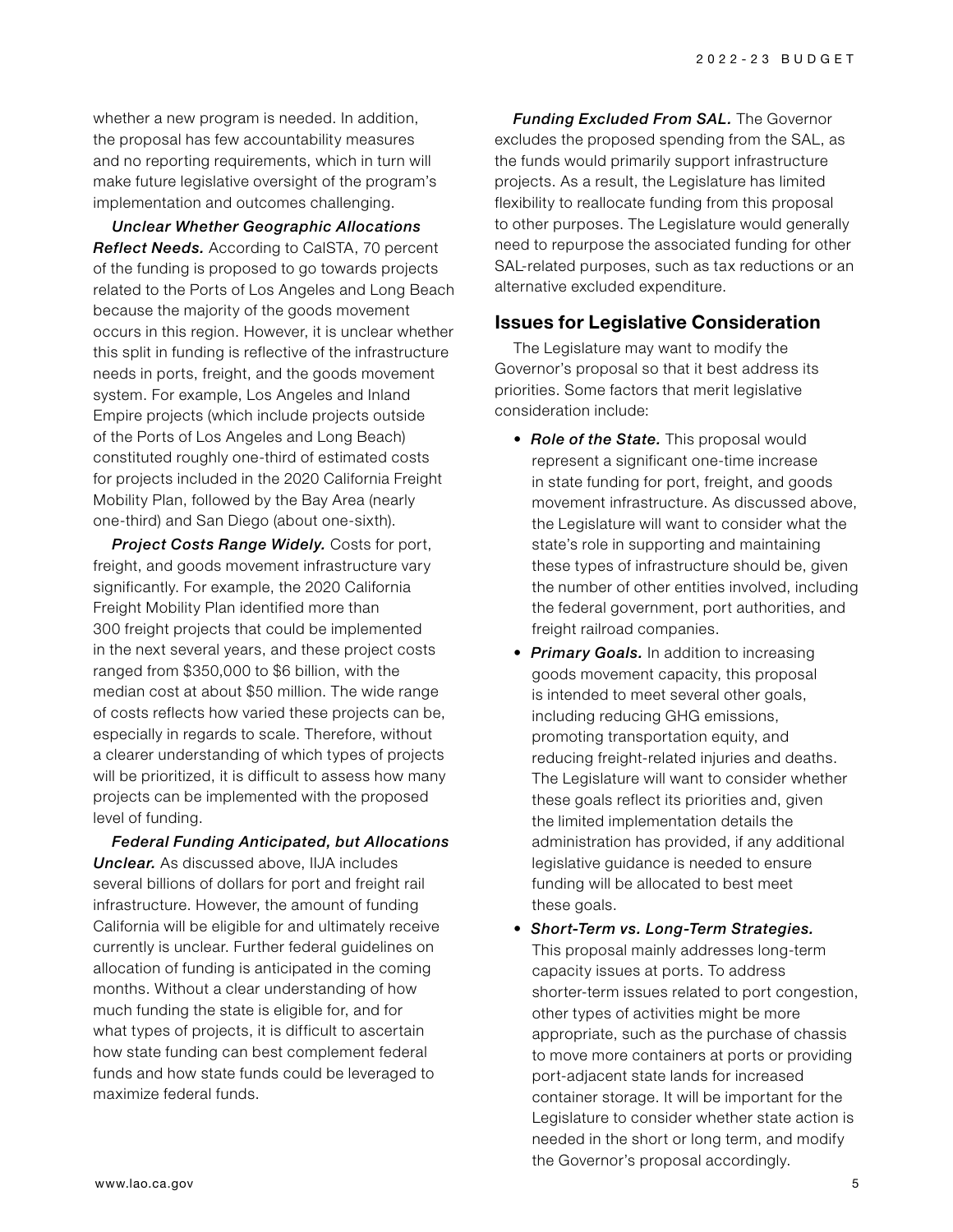- **New vs. Existing Programs.** Funding is currently proposed to be allocated through a new program under CalSTA. However, other existing programs—like the Trade Corridor Enhancement Program, which is administered by California Transportation Commission and funds similar goods movement infrastructure projects—could be used to allocate the proposed funding. The Legislature will want to consider the merits and trade-offs of providing funding through a new or existing program. For example, providing funding through an existing program might lead to faster implementation, even if some existing guidelines will have to be modified. Alternatively, a new program might be needed if the intended goals and types of projects prioritized differ significantly with the existing program.
- *Geographic Equity.* As discussed earlier, much of the funding is dedicated to projects at the Ports of Los Angeles and Long Beach because the majority of goods movement occurs in this region. However, the Legislature also may want to consider needs of port infrastructure statewide, to ensure the needs of smaller, inland ports are met with the available funding. The Legislature can consider requesting CalSTA to provide additional rationale behind the proposed funding split—particularly, how it aligns with the infrastructure needs across regions.

#### • *Complementing Federal Funding.*

The Legislature might want to defer action on this proposal until later in the spring to see if additional information on the anticipated federal funds is available. Then, any additional state funding could be better targeted to fill any funding gaps, provide any necessary state matching funds to maximize federal funds, and ensure funding is distributed across projects of different types at all ports statewide in a manner consistent with the Legislature's priorities.

• *Reporting.* Given that funds will be allocated to a new program, the Legislature might want to consider requiring CalSTA to report by January 1, 2025 on (1) the number, types, location, and expected completion date of projects funded; (2) an updated list of identified needs in port, freight, and goods movement infrastructure with estimated project costs, entities involved, and region; as well as (3) the amount of federal funding the state has received and for which projects. Additional information on funding outcomes and ongoing need in goods movement infrastructure would help the Legislature determine whether any additional state funding for these activities is needed in the future.

## GOODS MOVEMENT WORKFORCE TRAINING CAMPUS

#### **Governor's Proposal**

*Provides \$110 Million to Build New Training Campus in Southern California.* The Governor's budget provides \$110 million General Fund over three years for CWDB to build a new training campus at the Port of Los Angeles. The proposed funding would cover about two-thirds of total project costs as estimated currently. Other entities would provide the remainder of the funding. The Port of Los Angeles has already identified a 15-acre location to be used for the training campus. According to the administration, the training facility would build on existing training programs at the Port of Los Angeles. The existing program is a CWDB-funded partnership consisting of employers, the International Longshore and Warehouse Union, and the Los Angeles Port Authority.

*Campus to Replicate Port Environment, Include Training on New Technology.* Under this proposal, the new campus would replicate port working environments to provide a safer location for training new hires who may be unfamiliar with the port's complex working environment. The administration notes that the campus would train new workers, consistent with the longstanding role of CWDB, but also would re-train existing workers on how to use emerging port technology (especially related to the adoption of low- or zero-emission cargo handling equipment). Further, the training campus would be available to host training for other related industries, such as freight movement.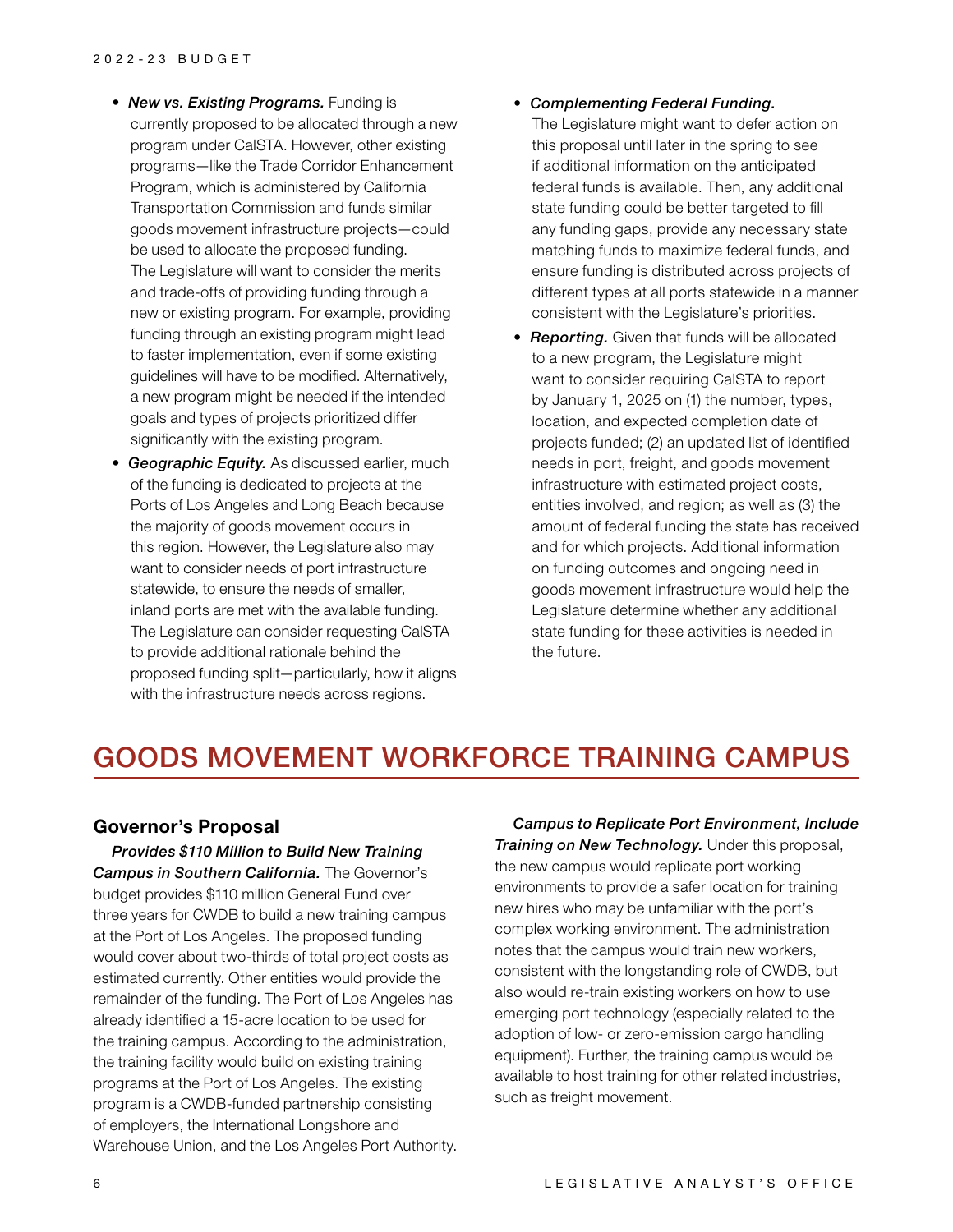*Stated Aim of Campus Is to Address Workforce Shortage.* The administration's stated aim of the campus is to attract new workers and train existing workers in order to avoid future workforce shortages at the ports.

#### **Assessment**

*New Campus Not Likely to Address Short-Term Challenges…* Planning and construction of the new campus likely would take several years. The new campus therefore is not a solution to the current supply chain disruptions at the ports that have impacted businesses and consumers.

*…But Could Prove Helpful Over Long-Term.*  In theory, the new campus could help port workers adopt new practices and technologies more rapidly in the future. The campus also might help encourage more workers to enter the port workforce. These developments could prove helpful in the future because an adequate number of workers who have the needed skills is a key element of smooth operations at the ports.

*Unclear if Workforce Shortage Exists or if Training Is Key Bottleneck.* As noted earlier, the administration's stated aim of the campus is to address a future workforce and skills shortage. The proposal does not include additional information about the future skills and workforce shortage. Key information might include: (1) the types of ports jobs that have historically been difficult to fill; (2) the training background and experience needed for these jobs; (3) the types of ports jobs that likely will be needed in the future; and (4) the gap, if any, between the current workforce and the projected needs for future port operations. This key information would assist the Legislature in assessing the extent to which a labor shortage exists at the ports. Further, although insufficient training opportunities can lead to workforce shortages, many other dynamics also affect workforce supply and therefore could instead be causing the purported shortage. For example, in addition to training opportunities, working conditions, scheduling, and work pay/benefits also affect workers' decisions about whether to work at the ports. Additionally, some of the conditions may be out of the ports' immediate control. For example, the ports could struggle with a workforce shortage,

irrespective of whether a training campus is available, if the demand for similarly skilled workers increases in other nearby sectors.

*Details About Funding Sources Remain Outstanding.* The Governor proposes to provide \$110 million toward the \$150 million in total project costs but the proposal does not identify the funding source for the remaining project costs. The proposal also does not specify whether the state and CWDB would commit to funding training costs at the campus and, if so, at what cost and over what time frame.

*Building Campus Would Mark New Role for State in Workforce Training.* The training campus would build on an existing CWDB-funded training partnership at the ports. Under its longstanding workforce training model, the CWDB convenes training parties and funds a portion of the total training costs. Training costs might include worker pay during training, costs for curriculum development, and instructor pay. CWDB does not customarily fund the construction of physical infrastructure—in this case, the campus itself. The proposal therefore marks a new, untested role for CWDB that may not align with legislative priorities.

### **Issues for Legislative Consideration**

The administration has provided limited information about the new training campus. As the Legislature assesses the Governor's proposal, the following issues merit consideration:

- *Existing Training Capacity.* Before moving forward with this proposal, the Legislature will want to confirm that existing training capacity at the Southern California ports is insufficient to meet future workforce training demand.
- *Workforce Labor Supply.* According to the administration, the campus would help address a workforce and skills shortage. It will be important for the Legislature to consider how the campus would alleviate these shortages and help prevent goods movement delays in the future. Furthermore, the Legislature might want to inquire about how port worker unions and the port authority manage labor supply and support new hiring and training.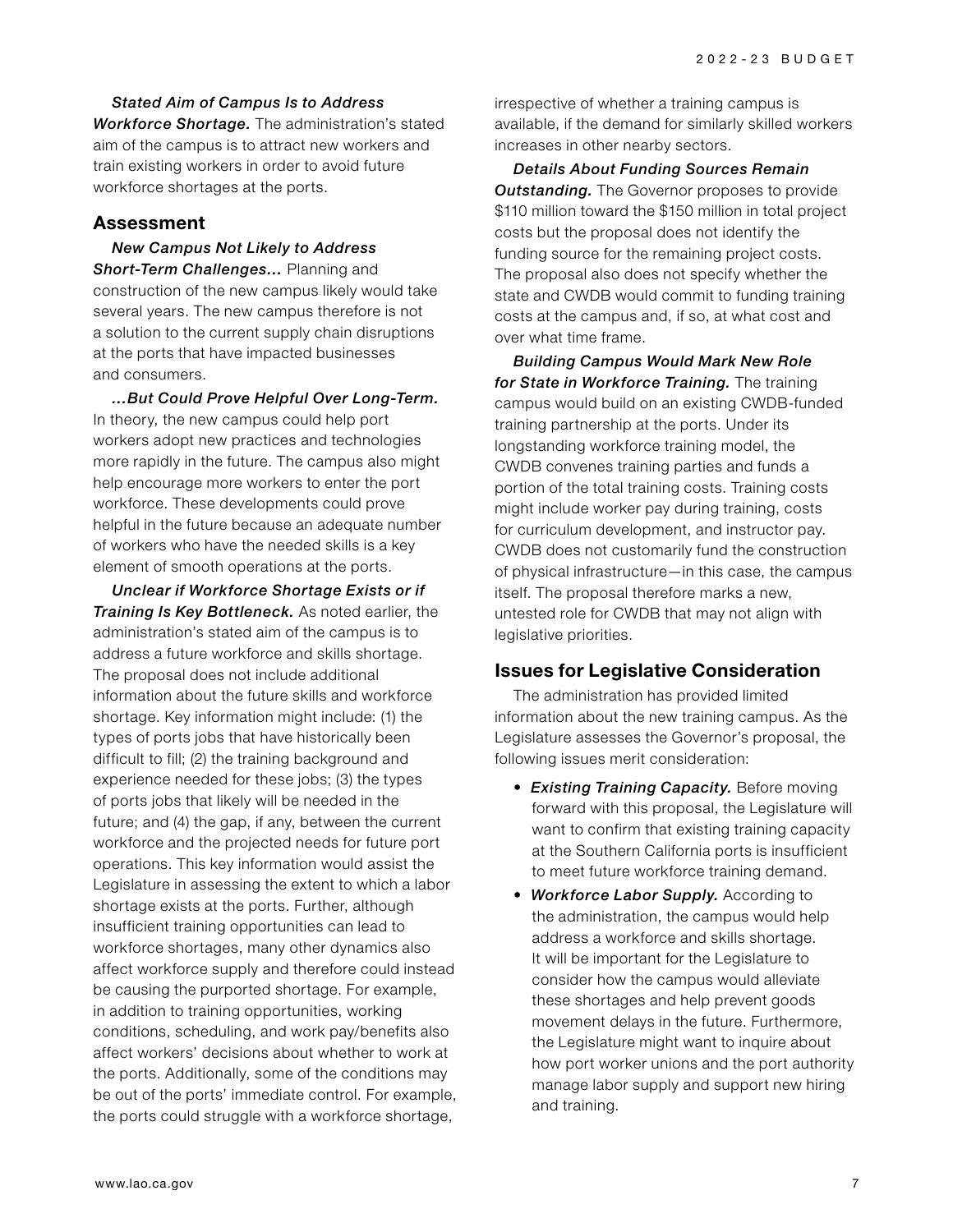- *Identifying and Addressing Other Potential Causes of Workforce Shortage.*  The administration has indicated that expanded training access is needed to ensure a stable and skilled workforce at the ports. Many other factors also could contribute to workforce insufficiencies. The Legislature could direct the administration to identify other potential bottlenecks to a stable and skilled workforce. With this information available, the state could consider taking steps to also address these areas of concern.
- *State's Role in Recruiting New Workers.*  Under normal circumstances, the state has a limited role in determining who enrolls in training programs. (We would note that CWDB's flagship training program—High Roads Training Partnership—does prioritize underserved workers.) Given the state's larger financial role here, it will be important for the Legislature to ensure that parties recruit in a way that is consistent with state priorities.
- *Understanding Need for State Funding.*  Throughout the state, ports and other facilities operate training sites. To better understand the need for state funding, the Legislature will want to request the administration provide additional information on how these sites have been funded and built in the past, as well as why the proposed campus needs state funding, while other training sites have not required state funding.
- *Outstanding Project Costs and Ongoing Operational Costs.* The Legislature will want to confirm that full project funding has been committed before appropriating state funds to build the campus. After the campus has been built, training programs that take place there will need ongoing funding. Before acting on this proposal, the Legislature will want to request the administration provide additional information on whether the state plans to provide funding for operational costs in the future, and if so, at what ongoing level.

## CAPACITY TO ISSUE COMMERCIAL DRIVER'S LICENSES

#### **Governor's Proposal**

*Provides \$6 Million for Extended Field Office Hours.* The Governor's budget includes \$6 million from the General Fund in 2022-23 for DMV to fund overtime for 200 Licensing Registration Examiners, as well as the necessary office and support staff, so that field offices with wait times of 30 days or more for commercial drive tests can offer additional testing slots on Saturdays. According to the department, expanding the number of commercial drive tests available as proposed will increase test capacity by 3,800 tests per month.

*Provides \$34 Million to Lease Two Commercial Drive Test Centers.* The Governor's budget provides \$3.5 million from the General Fund in 2022-23 (and \$10 million annually from 2023-24 through 2025-26) for DMV to lease dedicated commercial drive test centers in the Bay Area and northern Los Angeles County. These two centers would each consolidate three existing testing locations. (Currently, the testing locations proposed to be consolidated lack sufficient dedicated space for commercial drive tests.) The two centers would also create additional capacity for 300 additional commercial drive tests per month. If the requested funding is approved, DMV expects the two new centers to open by spring 2023.

#### **Assessment**

*Wait Times for Commercial Drive Tests Have*  **Increased Due to Couple of Factors.** In recent years, DMV has reported an increase in wait times for individuals applying for their commercial driver's license (CDL). For example, in 2021, applicants had to wait, on average, 36 days for a commercial drive test, compared to 22 days in 2019. However, the number of CDL applications actually decreased to 4,932 in 2020-21 from 5,064 in 2018-19. As such, the recent increase in wait times likely is more attributable to reasons other than an increase in the demand for CDLs. Based on our communications with the administration, there appears to be two primary reasons for the increased wait times: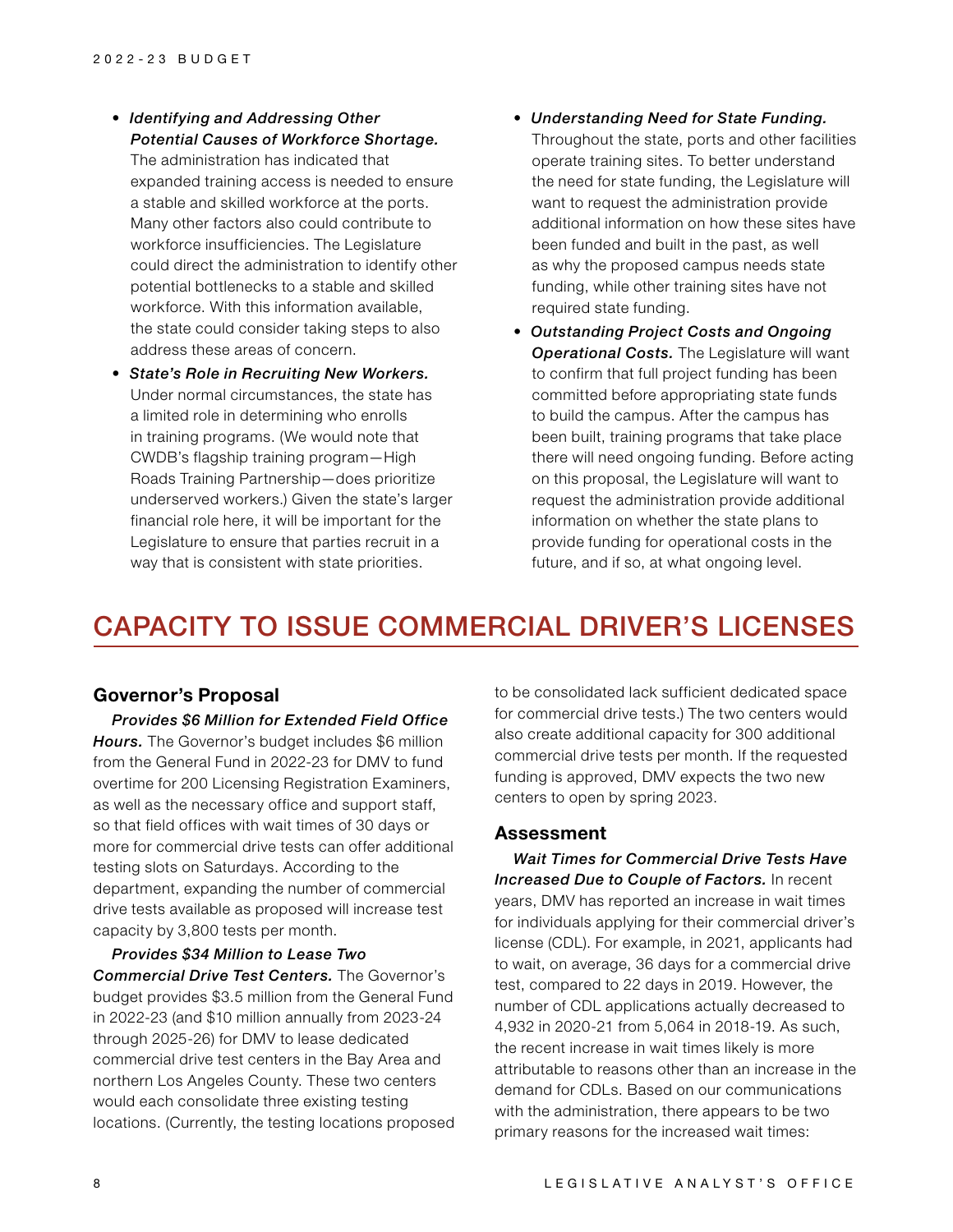- *Pandemic-Related Test Cancellations.*  DMV closed or limited field office activities several times throughout 2020 and 2021 due to the pandemic. For example, DMV canceled all drive tests statewide on December 14, 2020 due to the surge in COVID-19 cases and did not resume tests until February 1, 2021. This required previously scheduled tests to be rescheduled and delayed, increasing wait times for both applicants with previously scheduled tests as well as applicants seeking new appointments.
- *Disruptions in Availability of Testing Locations.* DMV has reported several disruptions with their commercial drive test locations, which has led to canceling or rescheduling appointments. Of the 23 DMV locations that administer commercial drive tests, four are dedicated commercial drive test centers, which are located in Fontana, Fresno, Gardena, and West Sacramento. While these four centers have sufficient space to accommodate large vehicles required for commercial drive tests, the other test locations frequently do not, and often have to utilize public streets and alleys as well as shared parking lots to conduct the tests. For example, the test location in Lancaster uses a subleased parking lot at a municipal stadium to conduct their test. However, DMV frequently is forced to cancel or reschedule test appointments when the stadium needs the space for events. Such disruptions have also contributed to increased wait times for commercial drive tests.

*Proposal Seems Reasonable to Address Current Issues Leading to Increased Wait Times for Commercial Drive Tests…* We find that the proposal is a reasonable approach to addressing the two primary factors that have led to increased wait times. In the near term, expanding testing capacity through the use of overtime would allow the department to process the backlog of applications delayed due to pandemic-related test cancellations and disruptions at test locations. For example, funding overtime would expand the available testing slots immediately, increasing DMV's testing capacity from 5,000 tests monthly

to 8,800 tests monthly for a year. In the long term, the department could stabilize testing availability and expand testing capacity by having dedicated space for commercial drive tests, instead of having to rely on frequently unavailable public or shared spaces.

*…But Wait Times Could Vary Depending on Changes in Demand for CDLs.* In addition to the factors described above, wait times for commercial drive tests could be impacted by changes in the number of CDL applications. For example, while the number of CDL applications are currently stable, it is possible that the demand for CDLs could increase in the coming months, due to a rising need for truck drivers to move goods. In this case, wait times could increase if the number of CDL applications increases at a pace not readily accommodated by the existing CDL testing capacity. Alternatively, the demand for CDLs could decrease due to other factors. For example, at the time of this analysis, DMV recently implemented a new federal regulation which requires CDL applicants to provide proof of driver training. This additional requirement could discourage some potential CDL applicants from applying, and therefore, possibly decrease the number of CDL applications. Continued assessment of the demand for commercial drive tests is needed to determine whether additional testing capacity is warranted beyond the time frame of this proposal.

*Motor Vehicle Account (MVA) Is More Appropriate to Support Proposed Activities.*  The state currently collects an \$83 fee from CDL applications, which is deposited into the MVA. Given that the proposed activities would directly support the department's work in processing CDLs, they should be funded through the MVA, rather than the General Fund as proposed by the Governor. Currently, the MVA is expected to be in relatively stable condition for the next couple of years to support the proposed costs.

#### **Recommendations**

*Shift Fund Source to MVA.* The costs associated with this proposal are directly related to processing commercial drive tests, which the state collects a fee to support. Therefore, we recommend the proposal be funded through the MVA instead of the General Fund.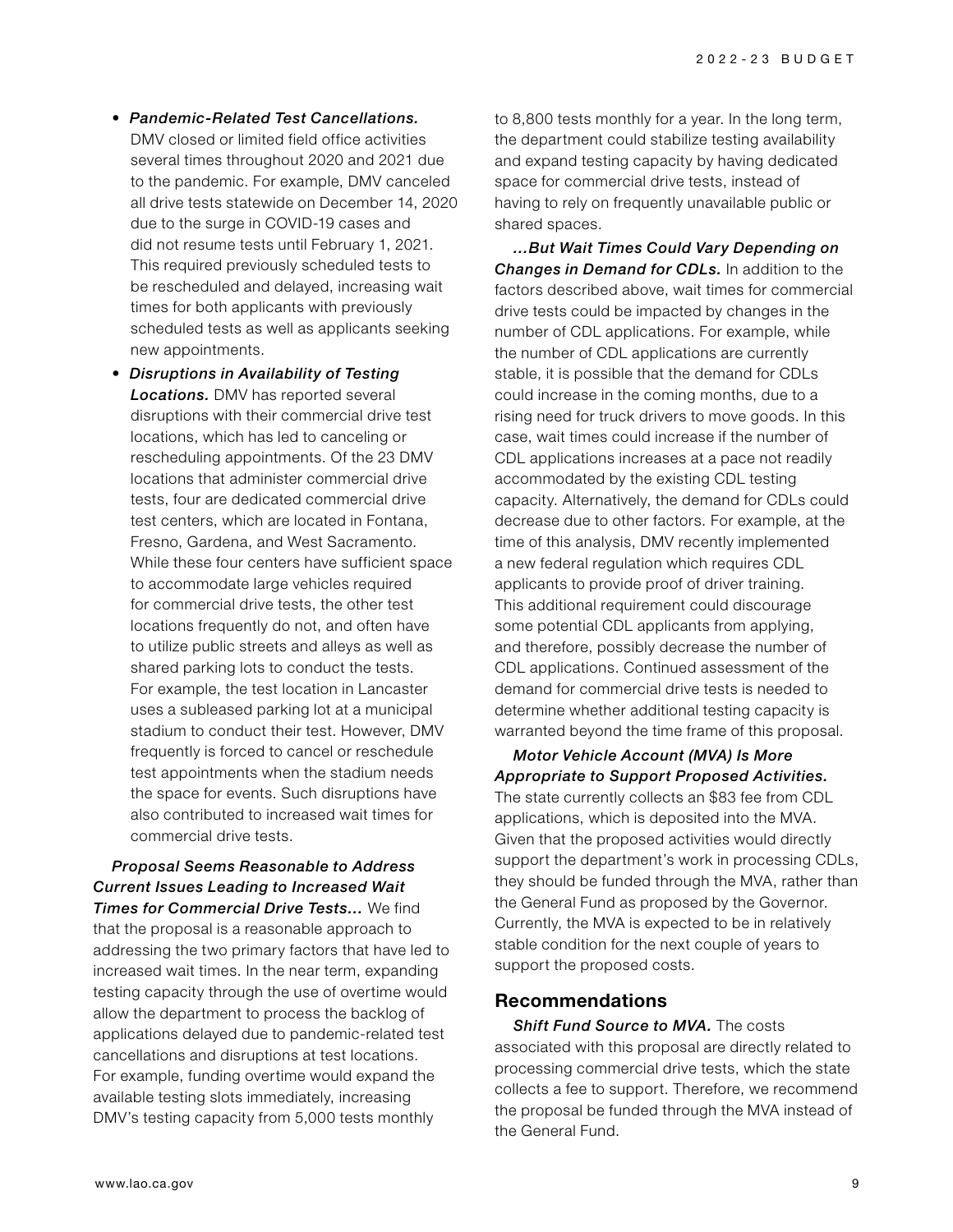*Require Ongoing Reporting.* As discussed above, whether the increased wait times for commercial drive tests will be an ongoing or one-time issue is unclear. We recommend the Legislature require DMV to report by January 1, 2026 monthly wait times for commercial drive tests, the number of CDL applications

received each month, and the number of CDL applicants served by region per month for the four years of proposed funding. Additional information on the demand for CDLs would allow the Legislature to determine whether ongoing funding for the commercial drive test centers is needed beyond 2025-26.

# OPERATIONAL AND PROCESS IMPROVEMENTS AT THE PORTS

### **Governor's Proposal**

*Provides \$30 Million for Port Operational and Process Improvements.* The Governor's budget includes \$30 million one-time General Fund in 2022-23 for grants to make operational and process improvements at the state's ports to help alleviate supply chain problems. The grants would be administered by GO-Biz. GO-Biz is still developing this proposal, but it has suggested that the grant funding could be used to improve data interconnectivity between the ports to enable efficient cargo movement.

#### **Assessment**

*Administration Is Still Developing Proposal.* The Federal Maritime Commission currently is [identifying](https://www.fmc.gov/fmc-effort-will-examine-how-data-can-improve-ocean-cargo-velocity/) data interconnectivity problems at the ports and how the adoption of common data standards could address port congestion. The Federal Maritime Commission anticipates that it will present its findings in spring 2022. The administration has noted that GO-Biz is meeting with the ports, federal government, and other stakeholders and that it likely will submit a spring proposal reflecting the outcomes of those discussions.

*Improved Data Interconnectivity Might Address Supply Chain Problems…* Ports, ocean carriers, marine terminal operators, trucking companies, and railroads lack common data standards that would allow for efficient sharing of cargo records and other relevant information about port and cargo handling operations. The lack of data standards has for many years caused

supply chain inefficiencies. Unfortunately, prior international efforts to harmonize data standards among the various stakeholders have been unsuccessful. Should common data standards be widely adopted, these changes could not only alleviate port congestion in California, but also improve freight operations globally.

*…But State Role Is Unclear.* As we noted in our overarching comments, it is reasonable for the state to have an interest in promoting goods movement given the importance of trade to the state's economy. However, the adoption of shipping data standards is a concern with an international scope. Federal agencies may therefore be better situated than the state to play a coordinating or incentivizing role. Moreover, the primary beneficiaries of adopting common data standards would primarily be private, for-profit companies. Once the administration has finalized and provided to the Legislature the details of this grant proposal, the Legislature should consider whether the request is an appropriate use of state General Fund.

#### **Issues for Legislative Consideration**

As the Legislature assesses the Governor's proposal for operational and process improvements at the state's ports, some key issues that merit legislative consideration include:

• *Proposal Lacks Key Details.* Without more information about how the funding would be allocated and used, it is difficult for the Legislature to fully evaluate the merits of the proposal and determine whether the proposal aligns with its priorities.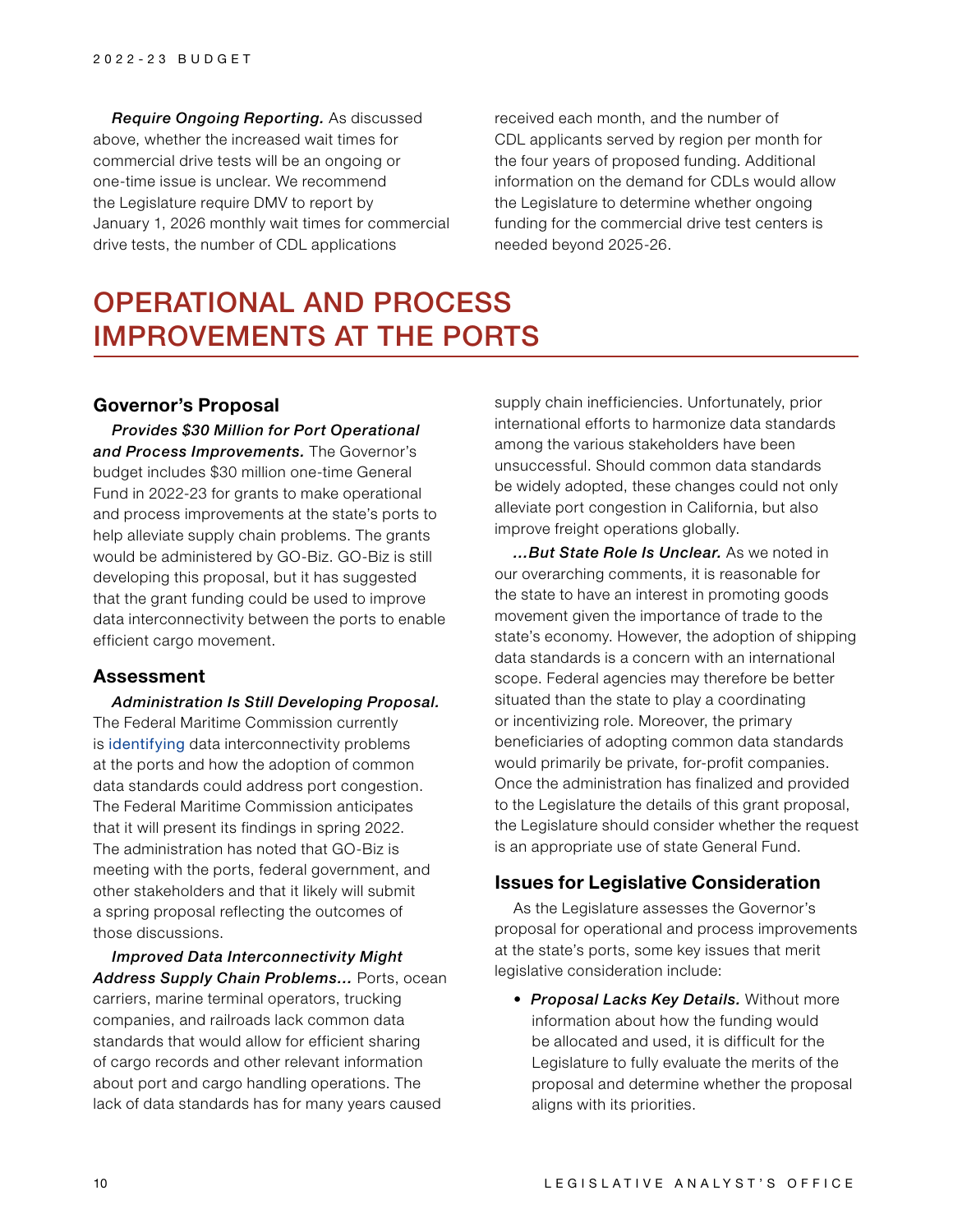- *Need for State Funding Unclear.*  Improving data interconnectivity and alleviating port congestion has clear benefits for the state. However, the efficient movement of goods in the global supply chain is truly a matter of international concern. The primary beneficiaries of more efficient goods movement are private, for-profit corporations. In considering the updated proposal in the spring, the Legislature will want to evaluate whether the administration has provided a clear justification for state involvement.
- *Other State Agencies May Be Better Suited to Administer This Program.* Should the Legislature determine that state funding for operational and process improvements at the ports is appropriate, it will want to then consider which agency is most suited to administer the new program. GO-Biz has a cross-cutting coordination role for the state's key economic issues but has limited expertise in technical goods movement issues. CalSTA or the Office of Freight Planning in the California Department of Transportation might be better suited to effectively administer the grant program.